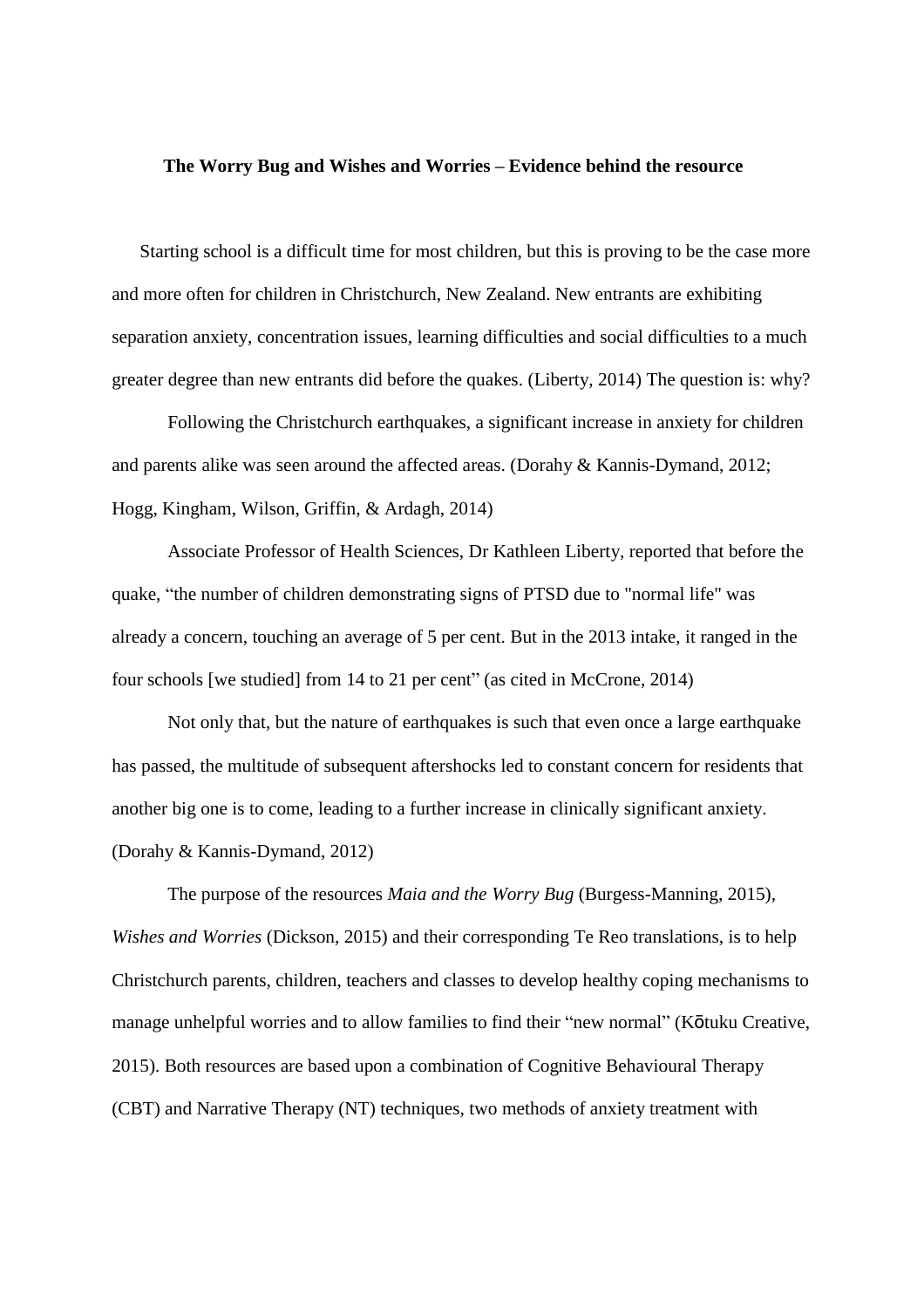proven results from extensive Psychological research. (Chen et al., 2014; Öst, Karlstedt, & Widén, 2012; Rahmani & Moheb, 2010; Reynolds, Wilson, Austin, & Hooper, 2012)

Cognitive Behaviour Therapy is perhaps one of the most popular types of Psychological therapy available in the world today. There are many studies that have found CBT to be a successful form of treatment for not only anxiety, but numerous other psychiatric disorders (Hofmann, 2012; O'Donohue, Fisher, & Hayes, 2004). The basic premise of the treatment is that when thoughts (cognitions) get out of control and irrational, these negatively influence your emotions and behaviour. CBT aims to correct those maladaptive thoughts and to help patients to have more realistic and helpful thoughts, which in turn leads to more healthy emotions and behaviours (Beck, 2011).

Chen and his colleagues (2014) effectively utilised CBT post-disaster to assist with the stress youth were facing after the Sichuan earthquake. They found that the short-term CBT intervention had a significantly larger impact on the youth's levels of PTSD and depression as compared to the general supportive intervention and the no-treatment group, and it also improved psychological resilience.

In *Maia and the Worry Bug* (Burgess-Manning, 2015)*,* the entire story is an illustration of CBT theory. Sections where Maia's parents get into a vicious cycle of the worry bug telling them to do things like 'fasten everything down, check everyone is okay, and that a truck going past is another earthquake', show how insidious worries can shape our behaviour, and that the ensuing exhaustion is caused by these worries. At the end, when Maia's neighbour tells her that the worry bug may not be a good friend after all, Maia and her family fight the bug with fun, talking about their feelings, and a plan of how they're going to keep safe. Then the worry bug shrinks down so small that Maia can stomp on it. In this way, we see Maia's family finding ways to combat the incorrect thoughts and get back to living their lives in the way they want to.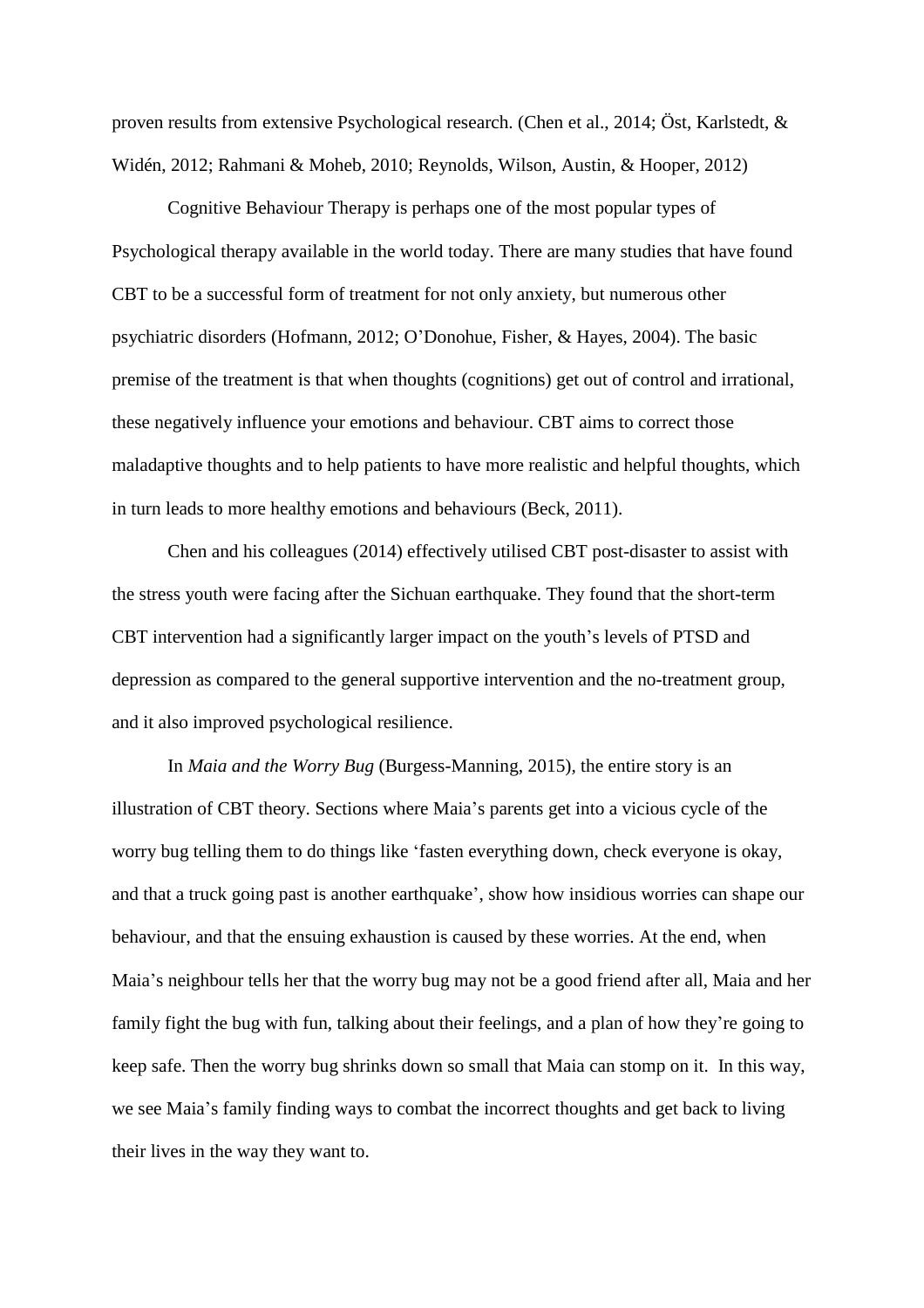The clinical exercises included with the resource encourage the families to identify the thoughts that are bothering them, determine whether they turn into "catastrophic" thoughts, and analyse how those thoughts affect the emotions and actions of the family. In the section titled "Shrinking the worry bug", the family is encouraged to think about the positive coping mechanisms that they already use to manage their worries. Three positive strategies to 'shrink the worry bug' are also provided at this point. Burgess-Manning encourages the family to 'be detectives' and think logically about any catastrophic thoughts, making the process child-friendly and fun. In this way, CBT techniques are repurposed in a format that is easily distributable to children and their families around Christchurch to make evidencebased therapy accessible to all.

In *Wishes and Worries,* we see another side of anxiety, and another part of CBT. Dan's anxiety presents as a feeling of being overwhelmed by sights, sounds and feelings. The sight of the cracks, the sound of the bike wheels, a sparrow, gate, motorbike and more, all trigger worrying thoughts, making him feel very stressed and hesitant to go to school. His mum and teacher don't understand why he's not listening. In reality he is listening, but to everything at once. This effect is a classic indicator of anxiety (American Psychiatric Association, 2013). When Dan reads the note from the tree, he is encouraged to turn his worry "inside out" by thinking of a worry, and giving it to the tree "for recycling", then the worry is magically turned into a wish for another child. The idea of writing down worries is a technique that is part of good clinical practice, and is often used in a program of CBT.

The notes at the back of Wishes and Worries integrate current key learning competencies from New Zealand's education curriculum to help teach about the impact anxiety has on a child's feelings, body and learning, again utilising a holistic CBT-like approach. Children are encouraged to discuss their feelings with others and also to understand that everyone experiences anxiety at some point in their life. They learn about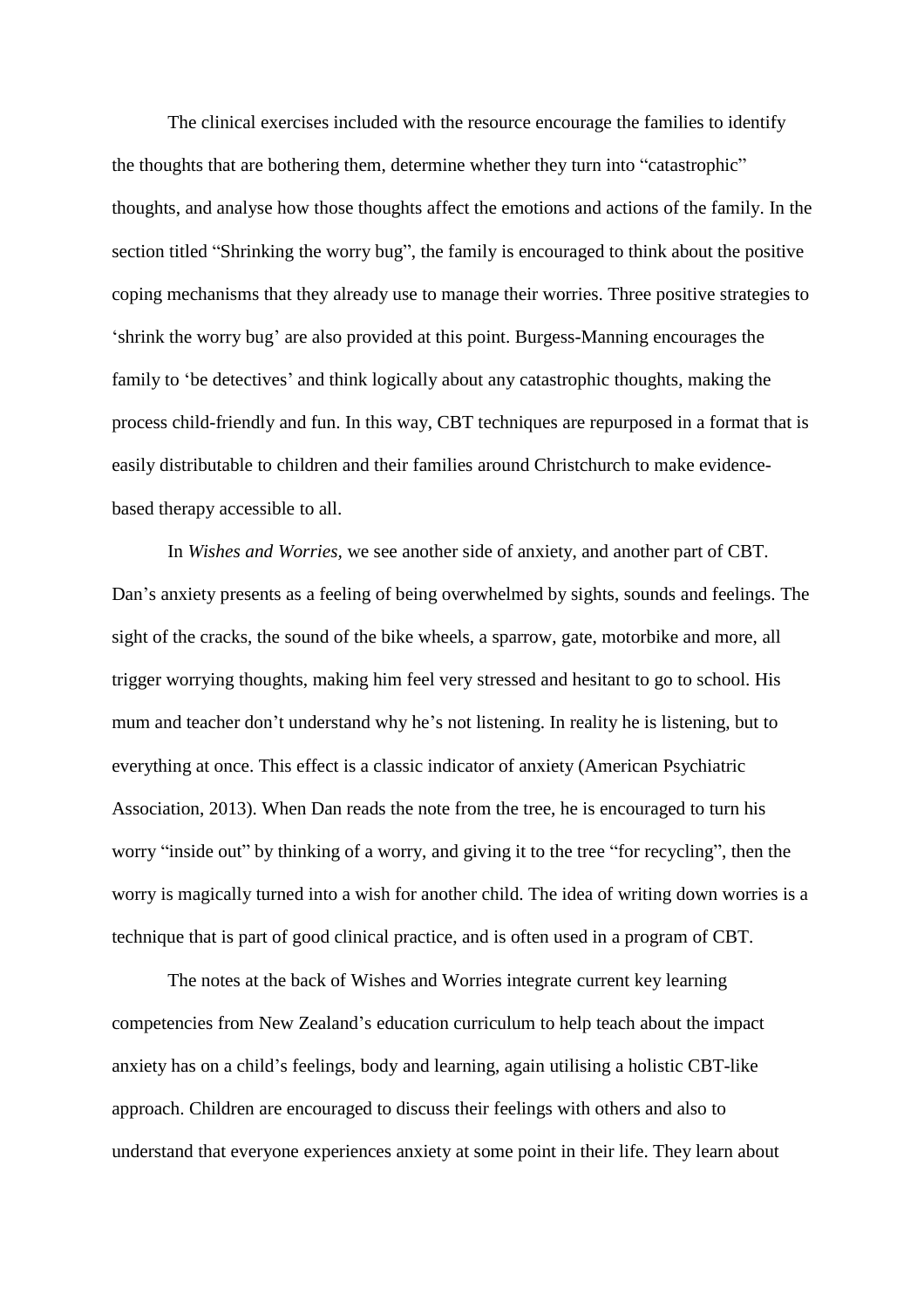identifying and locating physical feelings of anxiety in their bodies, thereby decreasing the impact of physical symptoms. They are then encouraged to brainstorm ways to deal with these feelings of anxiety. Again, all common techniques used within CBT programs. Research indicates that group work utilising CBT techniques like these are comparably effective to individualised programs (Bernstein, Layne, Egan, & Tennison, 2005).

As for Narrative therapy, it was developed in Australasia by registered Psychologists and Family Therapists, Michael White and David Epston. What began as a theory encapsulated in one book, revolutionised the field of family therapy in the way that it encouraged social constructionist ideas of subjective or multiple realities (Burr, 2015) as well as offering the technique of externalising problems. This form of therapy encourages participants to explore different ways of interpreting past life-defining situations in order to encourage alternative, more positive narratives of their lives, and alternative more positive outlooks on the future. (White & Epston, 1990, p. 15) By externalising the problem, the person is able to step back and look in on their own life as an outside observer, and also to turn abstract problems into concrete ones which can be conquered (White & Epston, 1990, p. 16). There is evidence from a range of different studies that narrative therapy is an effective treatment for anxiety. (Aman, 2007; Rahmani & Moheb, 2010; Young, 2008)

This is a tool *Maia and the Worry Bug* and *Wishes and Worries* uses to great advantage. The narrative therapy aspect is present throughout both texts. In *Maia,* the family's anxiety is externalised in the form of the Worry Bug. This allows the family to talk about their worrying thoughts as one common enemy which is separate from any individual. In doing so, no one is blamed or feels ashamed for being the "worrier" of the family.

Clinical exercises in the back of *Maia and the Worry Bug* beginning with the question "What does your Worry Bug look like?" encourage the family to further externalise their worrying feelings into something concrete and tangible. They are then told to brainstorm the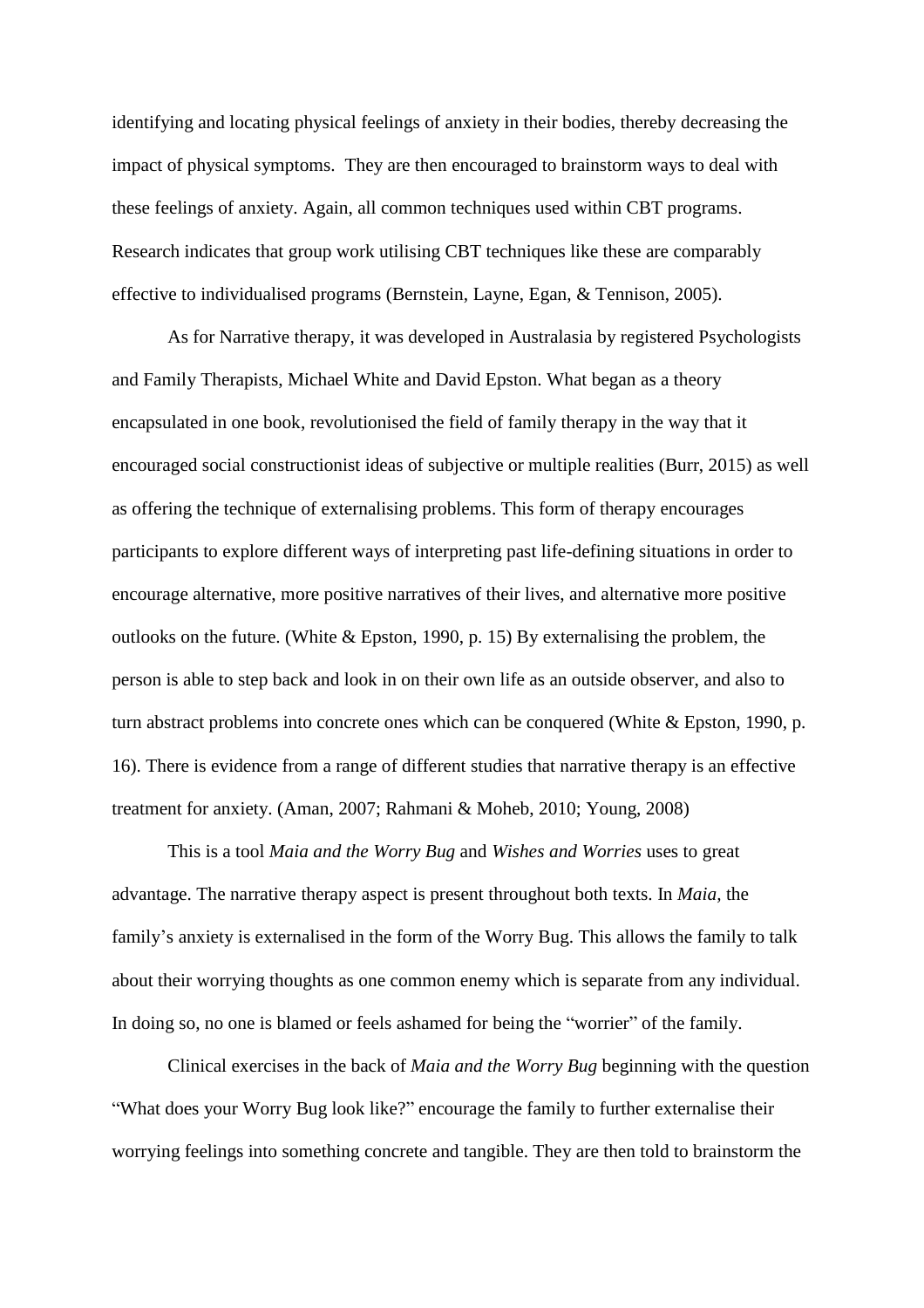intrusive thoughts that it whispers to them, giving more depth and breadth to their problem, and targeting the worry bug as instigator of the thoughts rather than themselves. This further allows the family to come together to fight against the common enemy, rather than fighting each other in the battle of anxiety.

Likewise, in *Wishes and Worries*, the main character, Dan, externalises his anxiety, but in a different way. In this text, he does so by writing his worries on a piece of paper and putting them in the tree. Being able to name what you're worrying about is a very powerful act, and allows you to work towards responding to the worry in a constructive adaptive way. This is one of the key purposes of these resources: to encourage such behaviour.

We also see externalising techniques in the teacher's notes at the back of *Wishes and Worries*, with questions like "Can you think of a time when your thoughts caused you to feel very worried?" Here the emphasis is on the thoughts being the cause of the worry, not the child themselves. Also, using questions about the story to lead into this sensitive discussion acts in a similar way, allowing them to think about how Dan feels first before trying to unravel their own feelings and identify if there are any similarities. In this way, narrative therapy is used to allow children to better understand their own feelings, and the feelings of their classmates and teachers.

CBT and NT combined brings together the advantages of each of them to one treatment. The logical process of CBT combined with the creative process of Narrative Therapy makes a powerful combination which is easily translated into the child-friendly format of a picture book. In Friedburg and Wilt's study (2010), they use evidence from their own clinical experience to emphasise the value of combining metaphors (a large component of NT) with CBT:

"drawing or cartooning allows children to objectively name the problems and create individually significant coping images. This practice is genuinely collaborative and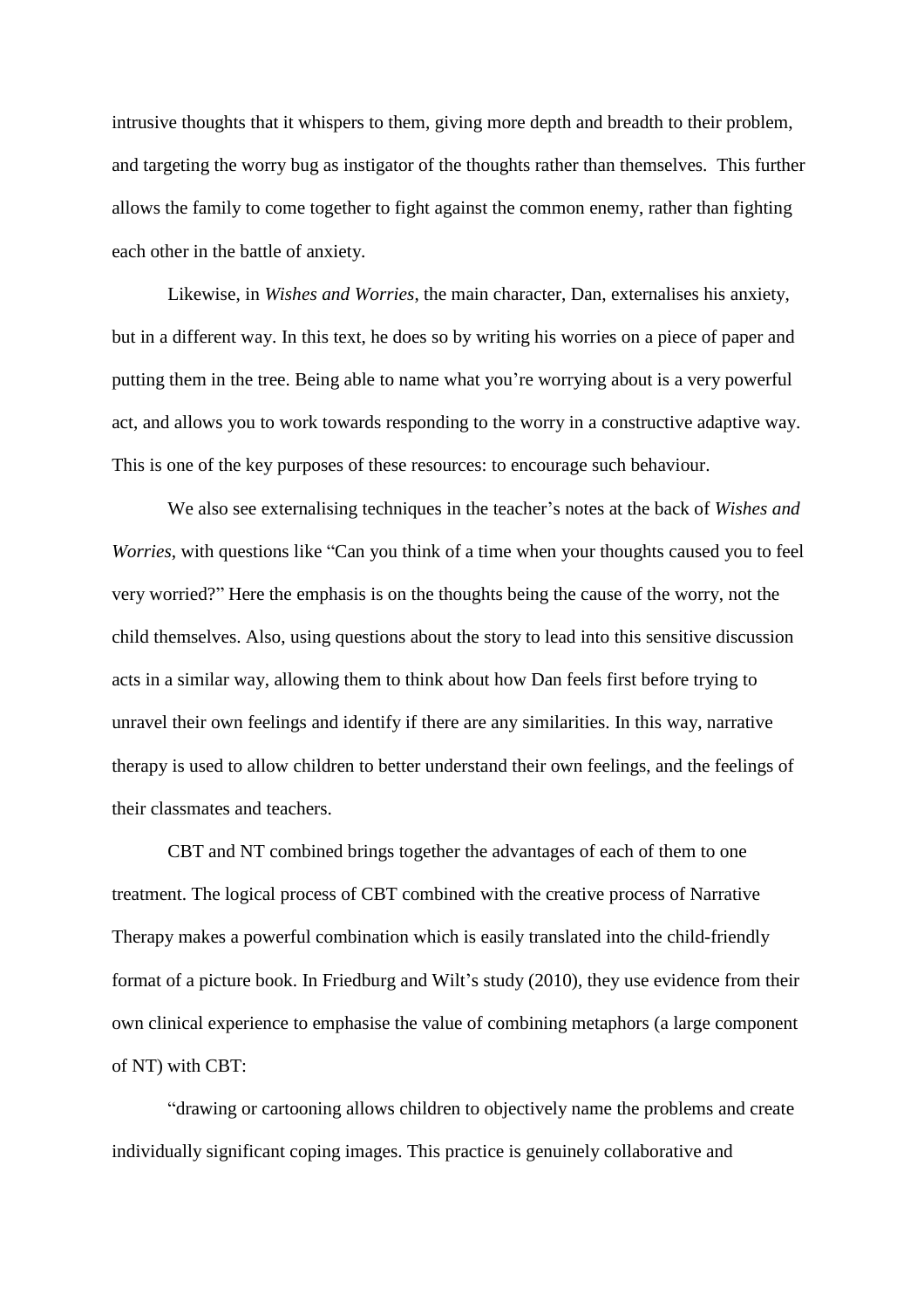encourages children to adopt an active role in confronting their challenges … a good metaphor reaches a child where they live and fits both in their internal and external reality." (pg 107)

In the above quote, a classic externalising technique is detailed and its positive impacts demonstrated. When added to CBT, externalising can be used as a tool to correct unhelpful thoughts and therefore correct distressing feelings and behaviours.

A worry that many parents, critics and researchers have upon first encountering these resources, is whether they will be effective when delivered by parents and teachers rather than a trained therapist. Evidence suggests that yes, they will. A study conducted at Macquarie University (Rapee, Abbott, & Lyneham, 2006) aimed to find whether parentdelivered bibliotherapy would help children to reduce their anxiety levels. Bibliotherapy has a number of definitions, but here we define it as materials written by a therapist or psychologist which act as a form of self-help (Rapee, Abbott, & Lyneham, 2006). 267 clinically anxious children took part in the study with their parents. Results showed that the children had a statistically significant reduction in their anxiety following the delivery of bibliotherapy by their parent(s) (a method quite similar to these resources), compared to no treatment. However, the standard group treatment was more effective than the bibliotherapy treatment. Cobham and her team of researchers found similar results (Cobham, 2012), as did a team of researchers who did an extensive review of bibliotherapy literature (Montgomery & Maunders, 2015). The researchers concluded that Bibliotherapy is a moderately effective tool to help treat mild to moderate cases of anxiety, or as an effective stop-gap until professional help is available, but traditional therapeutic treatment is most effective, particularly for more serious cases. This point was reiterated by Pola and Nelson (2014).

*The Worry Bug* and *Wishes and Worries* play a similar role. Families with mild to moderate cases of anxiety may find that these resources are sufficient to achieve significant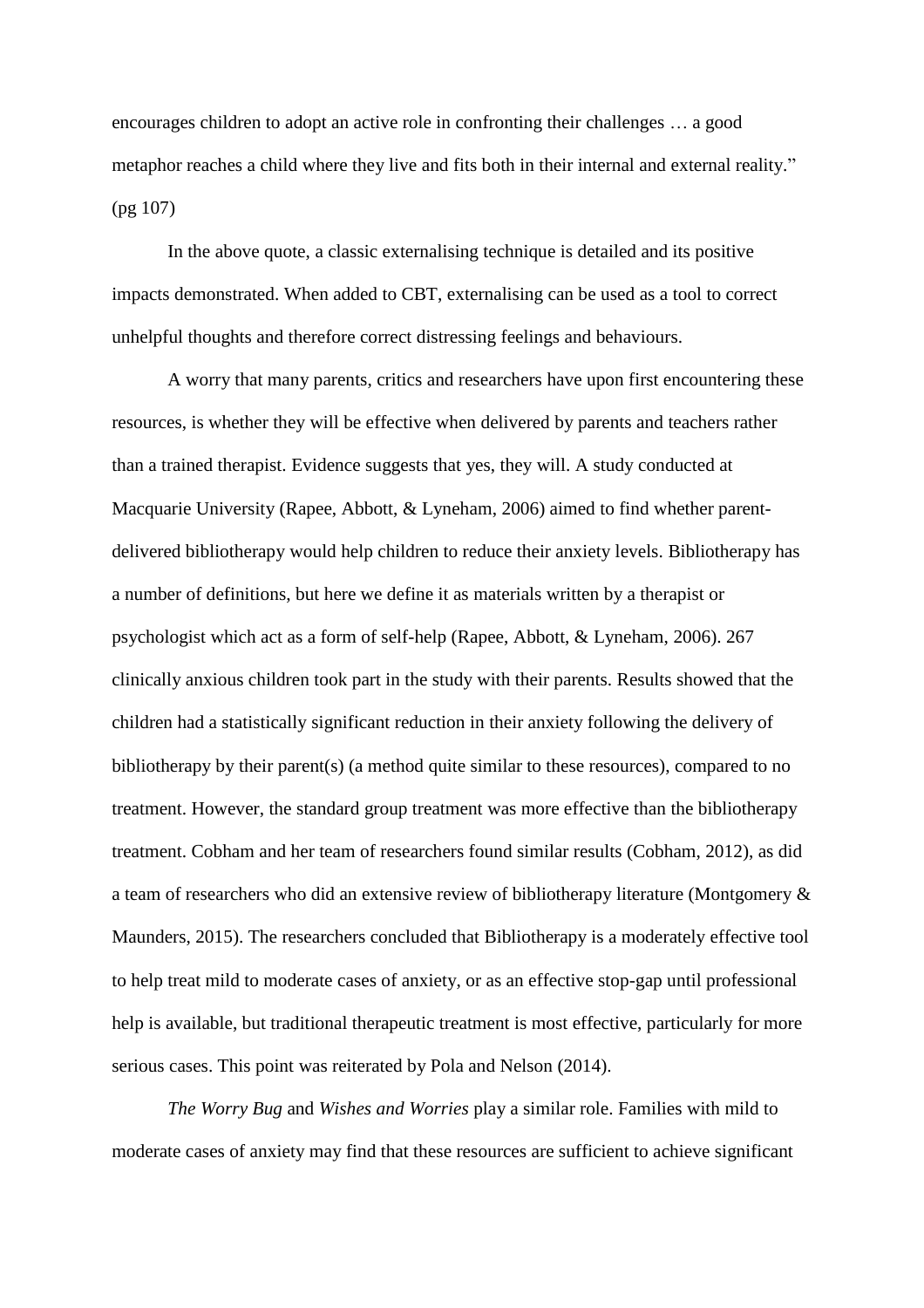reduction in their anxiety, but those with more serious cases may require further treatment. The advantage of having these resources though, is widespread, less resource-intensive treatment for the children of Christchurch compared to standard therapist treatment.

It also, perhaps more significantly, encourages self-efficacy in families and teachers, giving them the tools to manage the anxiety themselves, and allowing them to utilise the tools in the way that works best for them and their children. This is what lies at the heart of Burgess-Manning and Dickson's (2015) concept of Home and School Scaffolding: Using structures (families and schools) that are already in place together to deliver therapy. Parents and teachers see children much more than an average therapist would see a child, and are therefore uniquely equipped with knowledge of how that child thinks and functions. With this knowledge, families and teachers are able to nurture anxious children through relationships that already exist, in a sustainable and personalised manner, which not only helps the child, but also helps the families and schools work together to promote a culture of care and compassion, as well as to strengthen supportive relationships to protect the child from further mental health problems down the track. Research shows that having strong social support is a huge protective factor against mental illness for children after natural disasters (Pina et al., 2008).

*Maia and the Worry Bug* and *Wishes and Worries* form a promising set of resources to help combat anxiety in Christchurch young people. By utilising techniques with a strong evidence base and encouraging self-efficacy in Christchurch schools and families, these books have the potential to form an integral part of a sustainable solution for post-disaster mild-moderate anxiety.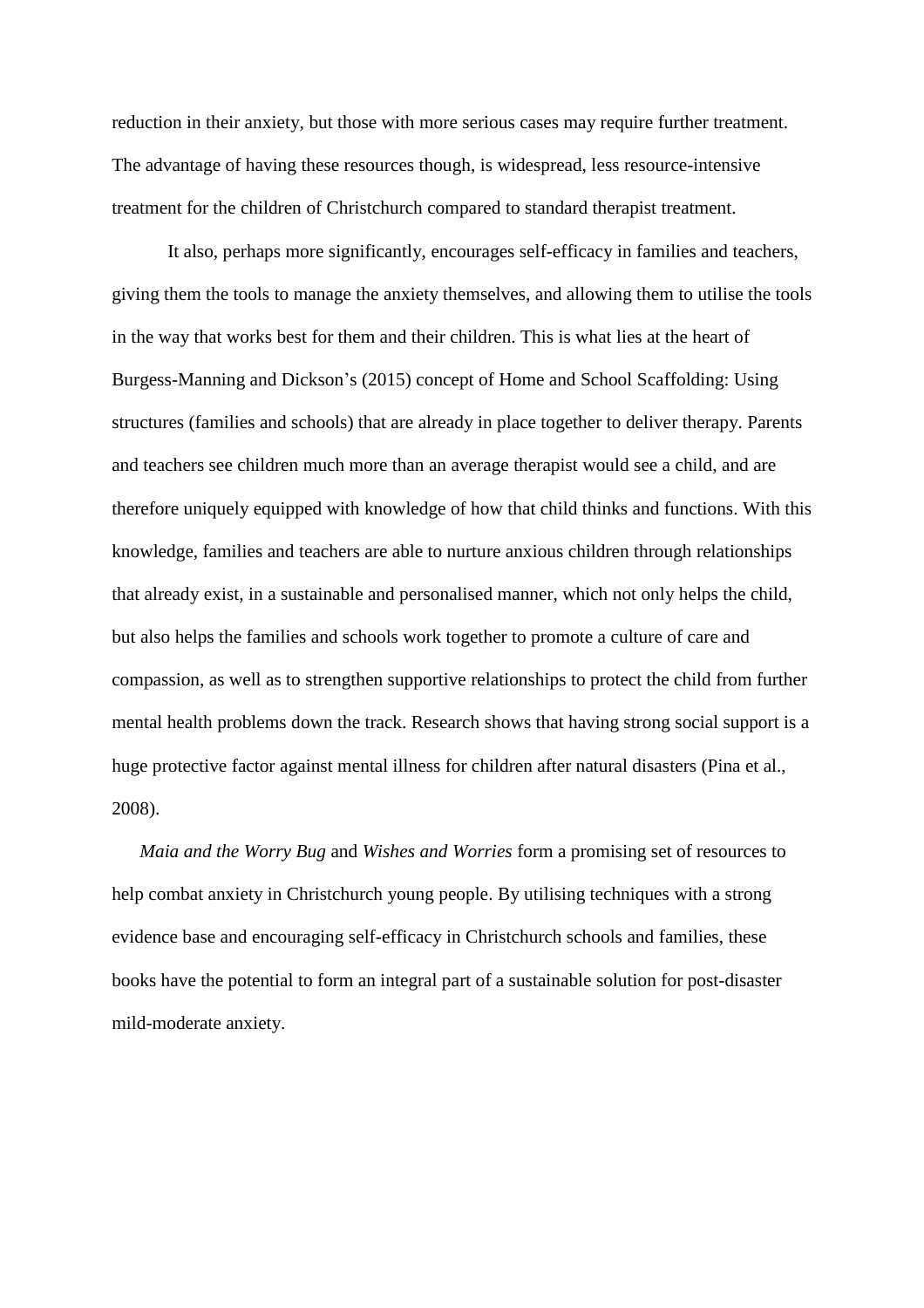## **What other low impact tools are available for mild to moderate anxiety?**

*Maia and the Worry Bug* and *Wishes and Worries* are not alone in using cognitive behavioural therapy and narrative therapy techniques in a creative fashion to produce widespread change.

Following Hurricane Katrina, a group of researchers designed a grief and trauma therapy program utilising techniques from both CBT and NT to be delivered to children in schools affected by the disaster (Salloum, Garside, Irwin, Anderson, & Francois, 2009). The aim of the study was to see if the program reduced symptoms of post-traumatic stress, but also to raise awareness of grief and trauma reactions and allow them to express their thoughts and feelings on the disaster in a constructive way. The program spanned 10 sessions over 10 weeks and involved each child constructing their own narrative about the disaster, enabling them to externalise their worries. It was carefully designed to be developmentally appropriate and culturally relevant, much like *Maia and the Worry Bug* and *Wishes and Worries* were. As 89% of the children in New Orleans public schools are African American, storytelling and spiritual traditions were readily incorporated. Upon finishing the program, children were presented with their narrative ("My Story") and encouraged to share it with a parent(s) or caregiver – a similar systemic approach that was utilised by Kotuku Creative (2015). A follow-up article showed that the treatment resulted in significant reduction in the children's stress, with no significant difference between a group intervention and a similar individual intervention (Salloum & Overstreet, 2008). This indicates that both Wishes and Worries and the Worry Bug will be equally effective, as Wishes and Worries is delivered to the class as a group and the Worry Bug may be delivered to a child as an individual.

Another promising intervention is Sparx, an online video game that uses computerised CBT to target mild-moderate depression in teenagers. Statistics have shown that 20% of the first participants were from Canterbury, as measured four months after its launch in April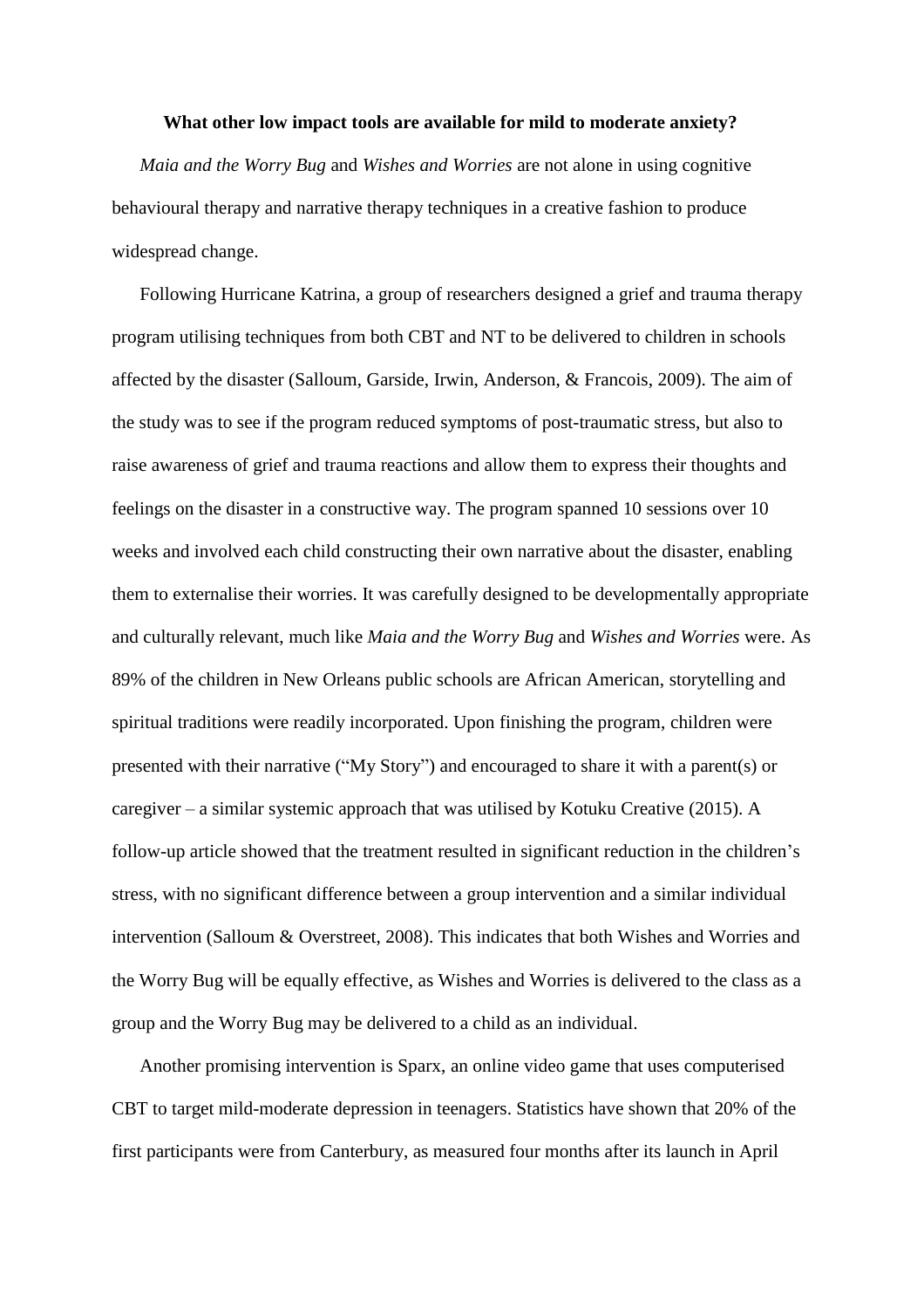2014 – three years after the last big quake. (O'Callaghan, 2014). A research project has already been carried out on the effectiveness of the site. Results suggest that it is an effective possible treatment (Merry et al., 2012).

An additional example of a similar concept is the Worrybusters Program (Campbell, 2006). This was designed by Psychologist, lecturer and teacher, Dr Marilyn Campbell. The program includes a set of seven picture books, each about a different form of anxiety disorder, based on CBT techniques (eg: *Carla the Terrified Koala* for PTSD and *Cilla the Worried Gorilla* for separation anxiety disorder). Like *Maia*, the resources use animals, but in the case of Campbell's resources, the animals are the main characters suffering from the disorder, so the anxious feelings are not externalised to the same extent. The books are designed to be read in the classroom and at home, and accompanying resources and notes for teachers and parents are also provided, much like the *Worry Bug* resources. They also have some storylines that specifically reference aboriginal culture, which is very appropriate given that they are designed for an Australian audience. Although the resources have been critiqued for not being consistently developmentally appropriate for the recommended age bracket of 5-12 years as in places the text is too complicated and illustrations too frightening, it has also been praised for encouraging children to openly talk about their feelings of anxiety with their parents and teachers (Hain & Clyne-Kingshott, 2009). Follow-up was undertaken by Campbell, and she found that when the books were administered by older students, to anxious younger students, the older students obtained a reduction in anxiety, but there was no significant difference in the self-reports of the younger children (Campbell, 2007). This indicates that perhaps having older children deliver the resource isn't the most effective option if reducing the anxiety in the younger children is the aim, however it also suggests that whoever is delivering the resource benefits too. In the case of the *Worry Bug* resources, this indicates that programs are best administered by teachers and parents, as they are more likely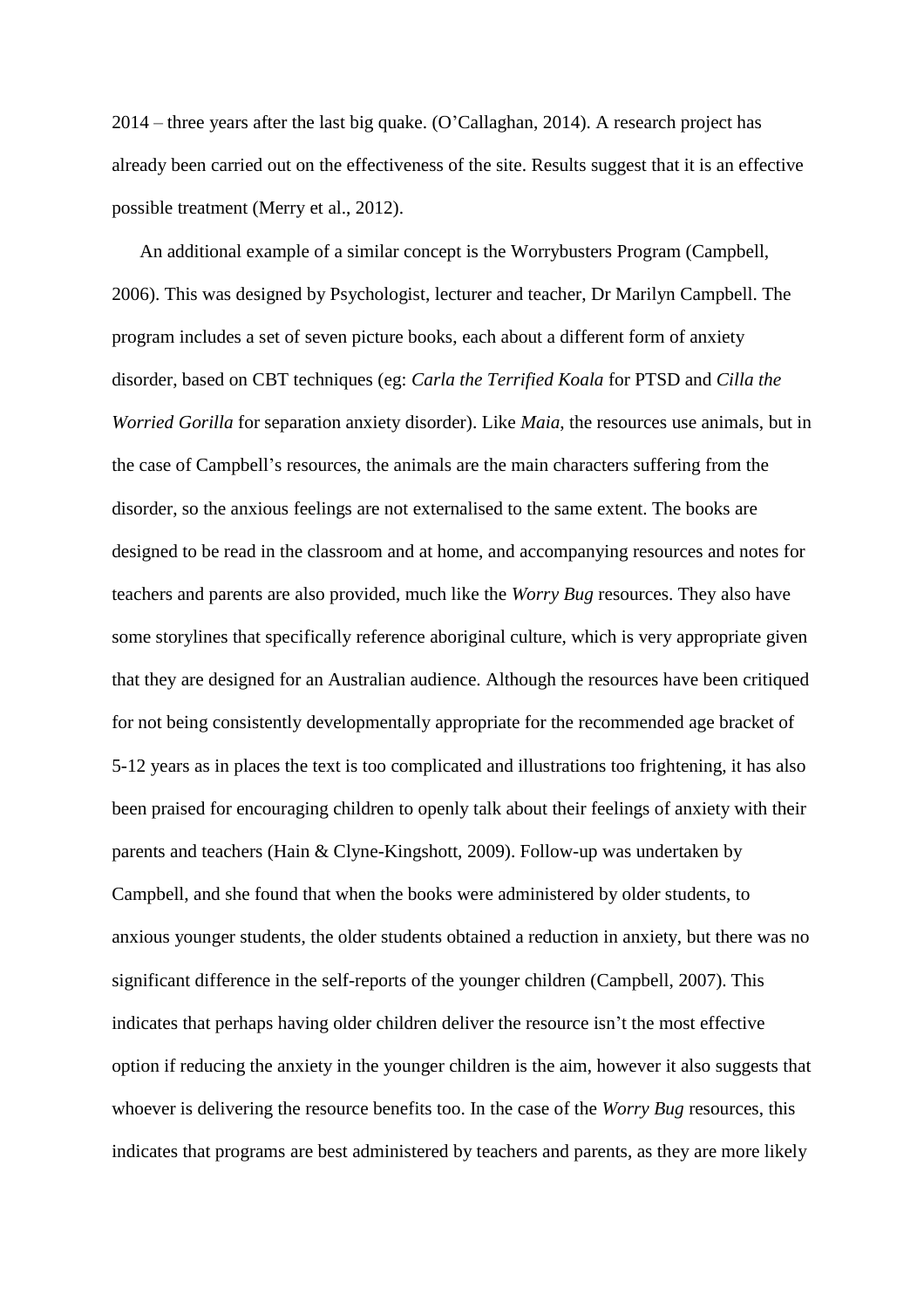to have established trusting relationships with the children which adds greater depth and effectiveness to the resources. Campbell advocates for a systemic approach, involving the school and the parents, much like Kotuku Creative does with their Home and School Scaffolding Approach. The Worrybusters program is perhaps the most similar resource to the *Worry Bug* resources available today, but there are no independent studies as to the impact of the resource when presented by a teacher or parent. Such evidence would be very valuable.

Other sources that employ similar techniques include a study that used CBT-based bibliotherapy as primary prevention for anxiety disorders in schools which resulted in significant lowering in anxiety levels (Bouchard, Gervais, Gagnier, & Loranger, 2013), a healthy reading scheme employed nation-wide in Ireland to combat a range of mental health issues (Neville, 2010), and a bibliotherapy program used in America, also in response to Hurricane Katrina which had a special focus on using books that were supportive of the children's cultures, and contained themes they could relate to and use to express their feelings (Stewart & Ames, 2014). All of these sources exhibited positive results.

The combination of this evidence suggests that there is a reasonable likelihood that *The Worry Bug* and *Wishes and Worries* will reduce mild-moderate anxiety levels in Christchurch. To track the efficacy of these resources, research is already being undertaken by Massey University, Palmerston North. If you'd like to provide feedback on *Maia and the Worry Bug* or *Wishes and Worries*, we would welcome your participation in the following survey: <http://www.massey.ac.nz/worrybug>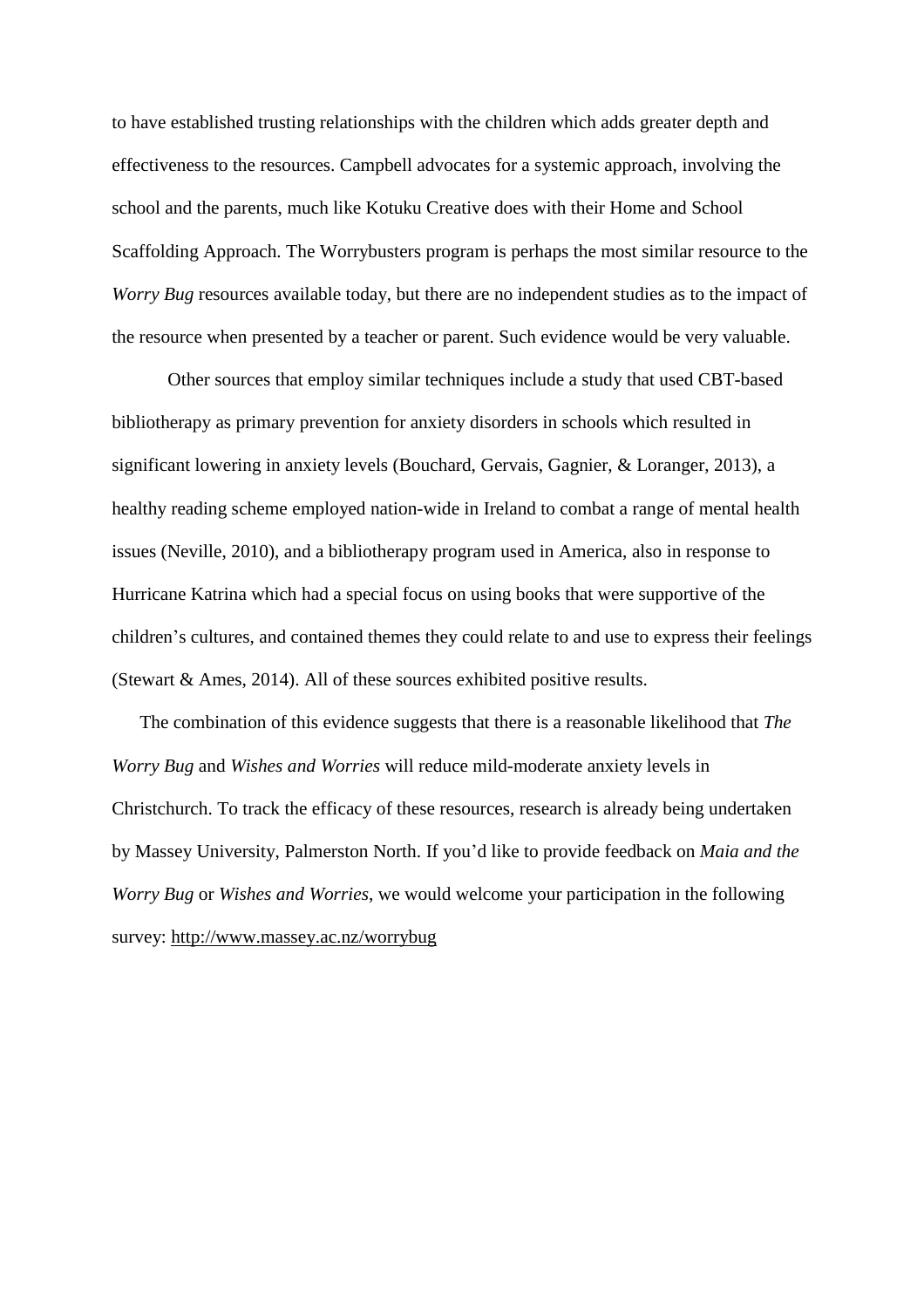## **References**

- Aman, J. (2007). Linking families together: Narrative conversations with children, adolescents, and their families. *The International Journal of Narrative Therapy and Community Work*, (4), 27–37.
- American Psychiatric Association. (2013). *Diagnostic and Statistical Manual of Mental Disorders*. *Arlington*. http://doi.org/10.1176/appi.books.9780890425596.744053
- Bouchard, S., Gervais, J., Gagnier, N., & Loranger, C. (2013). Evaluation of a primary prevention program for anxiety disorders using story books with children aged 9-12 years. *Journal of Primary Prevention*, *34*(5), 345–358. http://doi.org/10.1007/s10935- 013-0317-0
- Bernstein, G. A., Layne, A. E., Egan, E. A., & Tennison, D. M. (2005). School-based interventions for anxious children. *Journal of the American Academy of Child & Adolescent Psychiatry, 44*(11), 1118-1127. <http://dx.doi.org/10.1097/01.chi.0000177323.40005.a1>
- Burgess-Manning, J., & Dickson, S. (2015). Home and School Scaffolding the worry bug. Retrieved April 7, 2016, from http://www.theworrybug.co.nz/home-and-schoolscaffolding.html
- Burr, V. (2015). *Social Constructionism* (3rd ed.). East Sussex: Taylor & Francis Group.
- Campbell, M. (2006). Worrybusters.com: Books to help anxious children. Retrieved April 6, 2016, from http://www.worrybusters.com/home.htm
- Campbell, M. (2007). Innovative counselling with anxious children. *Counselling, Psychotherapy and Health*, *3*(1), 59–70.
- Chen, Y., Shen, W. W., Gao, K., Lam, C. S., Chang, W. C., & Deng, H. (2014). Effectiveness RCT of a CBT intervention for youths who lost parents in the Sichuan,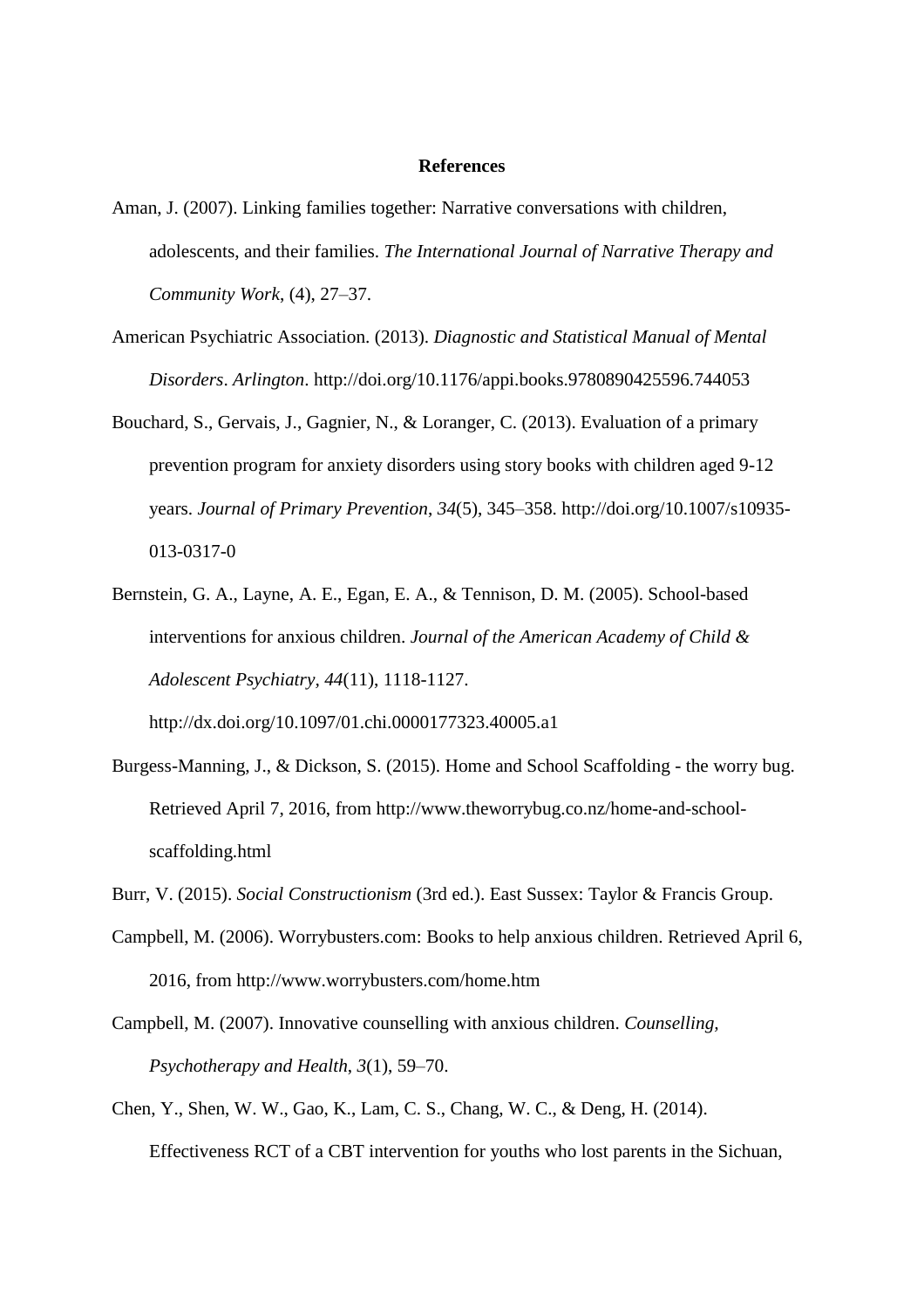China, earthquake. *Psychiatric Services (Washington, D.C.)*, *65*(2), 259–62. http://doi.org/10.1176/appi.ps.201200470

- Cobham, V. E. (2012). Do anxiety-disordered children need to come into the clinic for efficacious treatment? *Journal of Consulting and Clinical Psychology*, *80*(3), 465–476. http://doi.org/10.1037/a0028205
- Dorahy, M. J., & Kannis-Dymand, L. (2012). Psychological Distress Following the 2010 Christchurch Earthquake: A Community Assessment of Two Differentially Affected Suburbs. *Journal of Loss and Trauma*, *17*(3), 203–217. http://doi.org/10.1080/15325024.2011.616737
- Friedberg, R. D., & Wilt, L. H. (2010). Metaphors and Stories in Cognitive Behavioral Therapy with Children. *Journal of Rational-Emotive & Cognitive-Behavior Therapy*, *28*(2), 100–113. http://doi.org/10.1007/s10942-009-0103-3
- Hain, A., & Clyne-Kingshott, E. (2009). The Worrybusters Program [Book Review]. *Journal of Family Studies*, *15*(1), 109–111. Retrieved from <http://search.informit.com.au/documentSummary;dn=276719237769549;res=IELFSC>
- Hofmann, S. G. (2012). *An introduction to modern CBT: Psychological solutions to mental health problems*. Malden, MA: Wiley-Blackwell.
- Hogg, D., Kingham, S., Wilson, T. M., Griffin, E., & Ardagh, M. (2014). Geographic variation of clinically diagnosed mood and anxiety disorders in Christchurch after the 2010/11 earthquakes. *Health & Place*, *30*, 270–8. http://doi.org/10.1016/j.healthplace.2014.10.003
- McCrone, J. (2014). Quake stress hurting our young | Stuff.co.nz. Retrieved February 26, 2016, from http://www.stuff.co.nz/the-press/news/christchurch-earthquake-2011/9674021/Quake-stress-hurting-our-young

Merry, S. N., Stasiak, K., Shepherd, M., Frampton, C., Fleming, T., & Lucassen, M. F. G.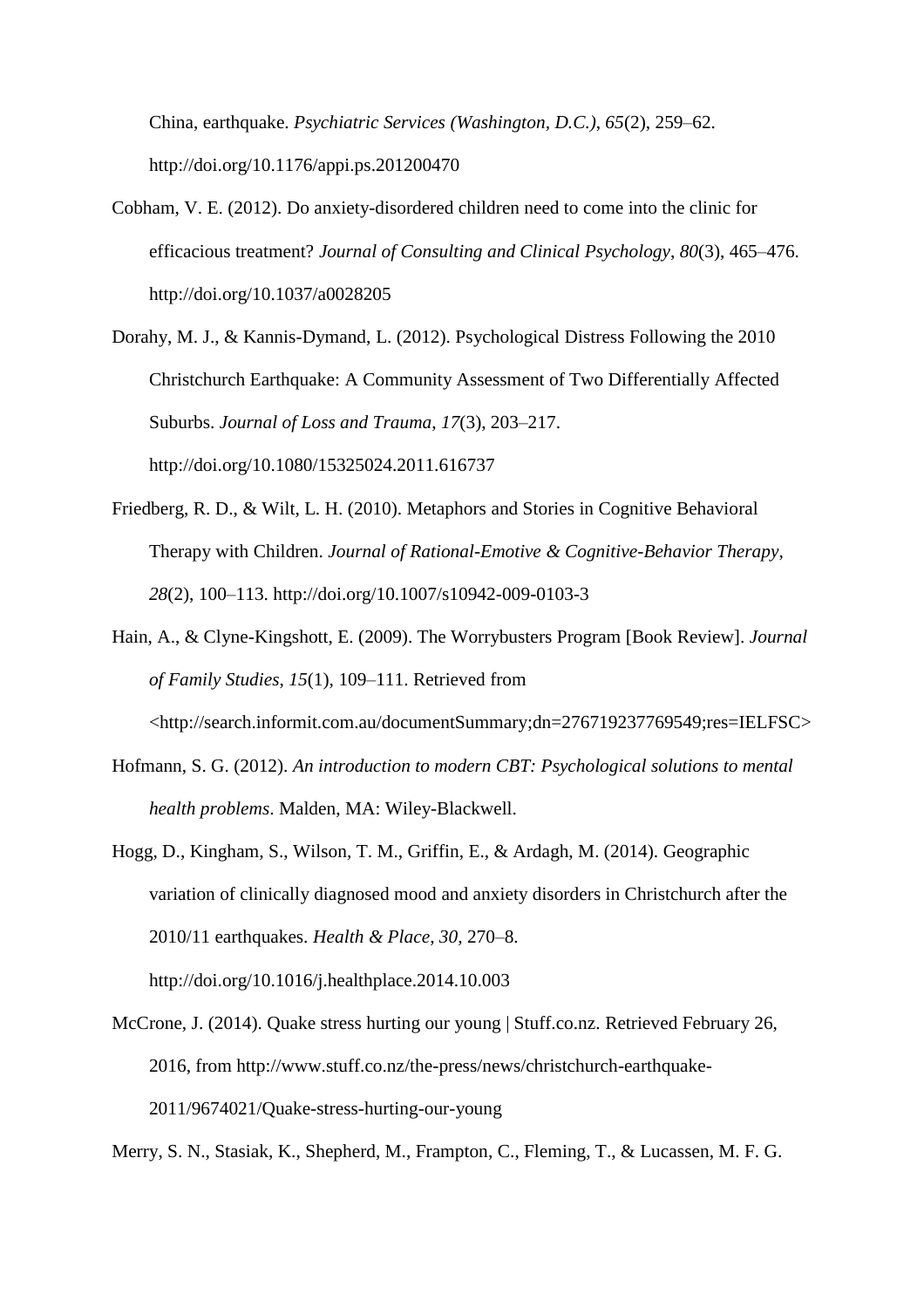(2012). The effectiveness of SPARX, a computerised self help intervention for adolescents seeking help for depression: randomised controlled non-inferiority trial. *BMJ (Clinical Research Ed.)*, *344*(apr18\_3), e2598. http://doi.org/10.1136/bmj.e2598

- Montgomery, P., & Maunders, K. (2015). The effectiveness of creative bibliotherapy for internalizing, externalizing, and prosocial behaviors in children: A systematic review. *Children and Youth Services Review*, *55*, 37–47. http://doi.org/10.1016/j.childyouth.2015.05.010
- Neville, P. (2010). THE READING CURE ?: Bibliotherapy , Healthy Reading Schemes and the Treatment of Mental Illness in Ireland. *International Review of Modern Sociology*, *36*(2), 221–244. Retrieved from http://www.jstor.org/stable/41421390
- O'Callaghan, J. (2014). Computer game to beat depression | Stuff.co.nz. Retrieved February 28, 2016, from http://www.stuff.co.nz/national/health/10241611/Computer-game-tobeat-depression
- O'Donohue, W. T. ., Fisher, J. E. ., & Hayes, S. C. . (Eds.). (2004). *Cognitive Behavior Therapy: Applying Empirically Supported Techniques in Your Practice*. New Jersey: Wiley.
- Öst, L.-G., Karlstedt, A., & Widén, S. (2012). The Effects of Cognitive Behavior Therapy Delivered by Students in a Psychologist Training Program: An Effectiveness Study. *Behavior Therapy*, *43*(1), 160–173. http://doi.org/10.1016/j.beth.2011.05.001
- Pina, A. A., Villalta, I. K., Ortiz, C. D., Gottschall, A. C., Costa, N. M., & Weems, C. F. (2008). Social support, discrimination, and coping as predictors of posttraumatic stress reactions in youth survivors of Hurricane Katrina. *Journal of Clinical Child and Adolescent Psychology*, *37*(3), 564–74. http://doi.org/10.1080/15374410802148228
- Pola, A., & Nelson, R. (2014). The Impact of Bibliotherapy on Positive Coping in Children Who Have Experienced Disaster. *Therapeutic Recreation Journal*, *48*(4), 341–344.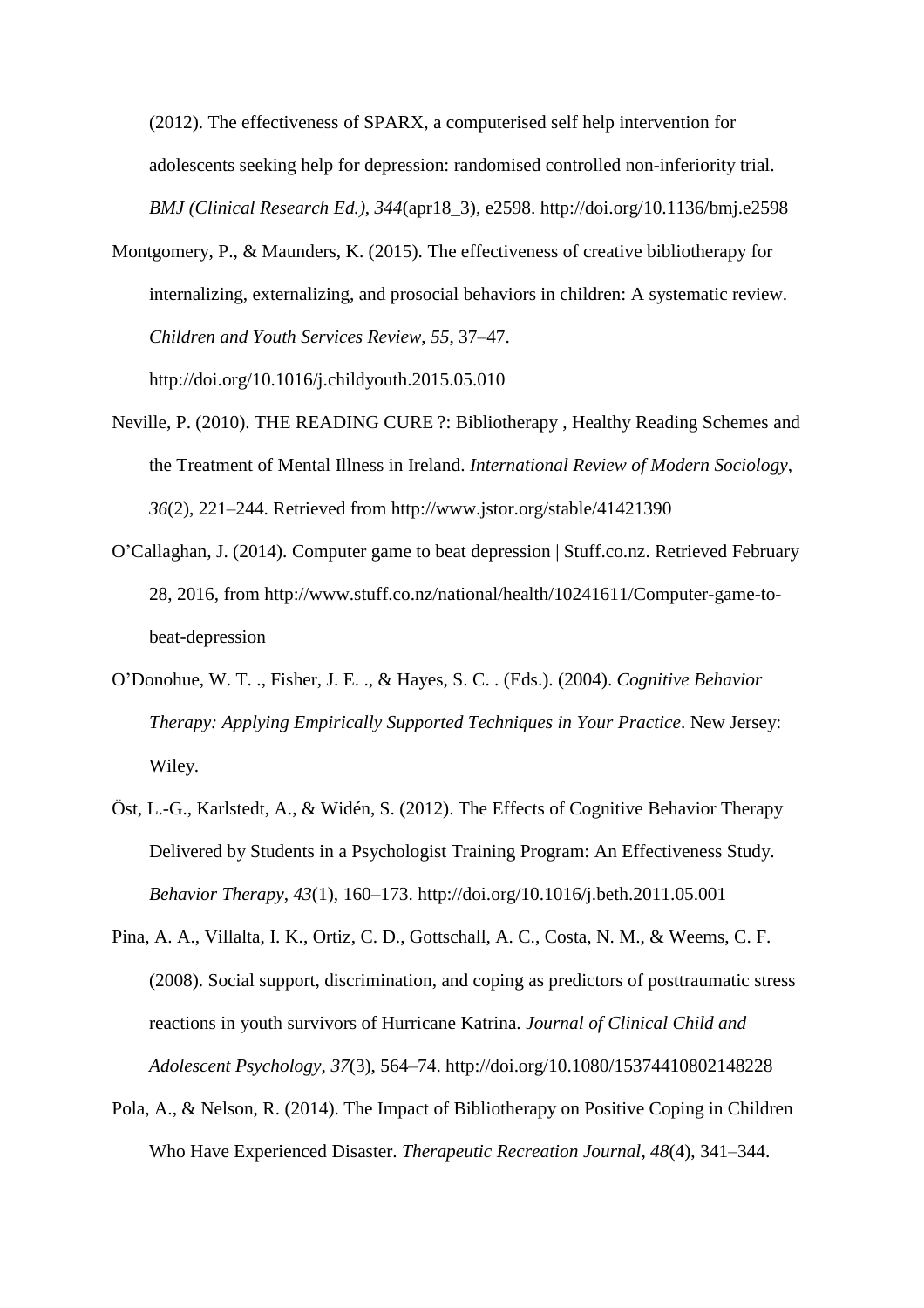Retrieved from

http://search.ebscohost.com/login.aspx?direct=true&db=sph&AN=99251427&site=ehos t-live

- Rahmani, P., & Moheb, N. (2010). The effectiveness of clay therapy and narrative therapy on anxiety of pre-school children: a comparative study. *Procedia - Social and Behavioral Sciences*, *5*, 23–27. http://doi.org/10.1016/j.sbspro.2010.07.044
- Rapee, R. M., Abbott, M. J., & Lyneham, H. J. (2006). Bibliotherapy for children with anxiety disorders using written materials for parents: A randomized controlled trial. *Journal of Consulting and Clinical Psychology*, *74*(3), 436–44. http://doi.org/10.1037/0022-006X.74.3.436
- Reynolds, S., Wilson, C., Austin, J., & Hooper, L. (2012). Effects of psychotherapy for anxiety in children and adolescents: A meta-analytic review. *Clinical Psychology Review*, *32*(4), 251–262. http://doi.org/10.1016/j.cpr.2012.01.005
- Salloum, A., Garside, L. W., Irwin, C. L., Anderson, A. D., & Francois, A. H. (2009). Grief and Trauma Group Therapy for Children After Hurricane Katrina. *Social Work With Groups*, *32*(1), 64–79. http://doi.org/10.1080/01609510802290958
- Salloum, A., & Overstreet, S. (2008). Evaluation of Individual and Group Grief and Trauma Interventions for Children Post Disaster. *Journal of Clinical Child & Adolescent Psychology*, *37*(3). Retrieved from http://www.tandfonline.com/doi/abs/10.1080/15374410802148194
- Stewart, P. E., & Ames, G. P. (2014). Using Culturally Affirming, Thematically Appropriate Bibliotherapy to Cope with Trauma. *Journal of Child & Adolescent Trauma*, *7*(4), 227– 236. http://doi.org/10.1007/s40653-014-0028-6
- Young, K. (2008). Narrative Practice at a Walk-In Therapy Clinic: Developing Children's Worry Wisdom. *Journal of Systemic Therapies*, *27*, 54–74.